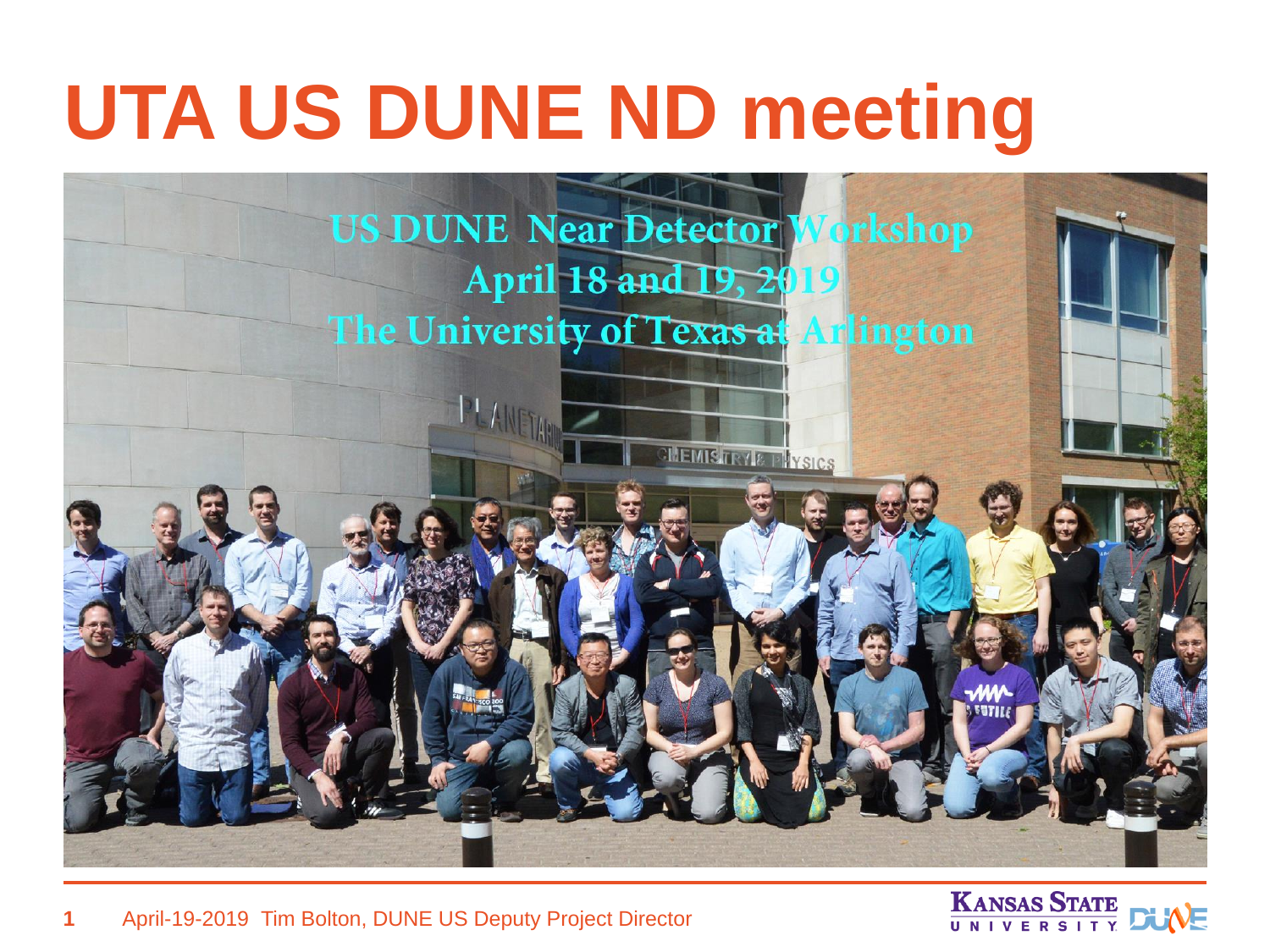### **Thank-you**

- Thank-you to Hiro, Kendall, and Marvin for organizing the EOI process for US ND efforts and getting this process started.
- A big thanks to Jae, Jonathan, the UTA Physics Department, and the University of Texas-Arlington for hosting the meeting.
- Thanks to Maxine Hronek for her help with Fermilab Indico.
- And a special thanks to UTA student volunteers for making the meeting run smoothly.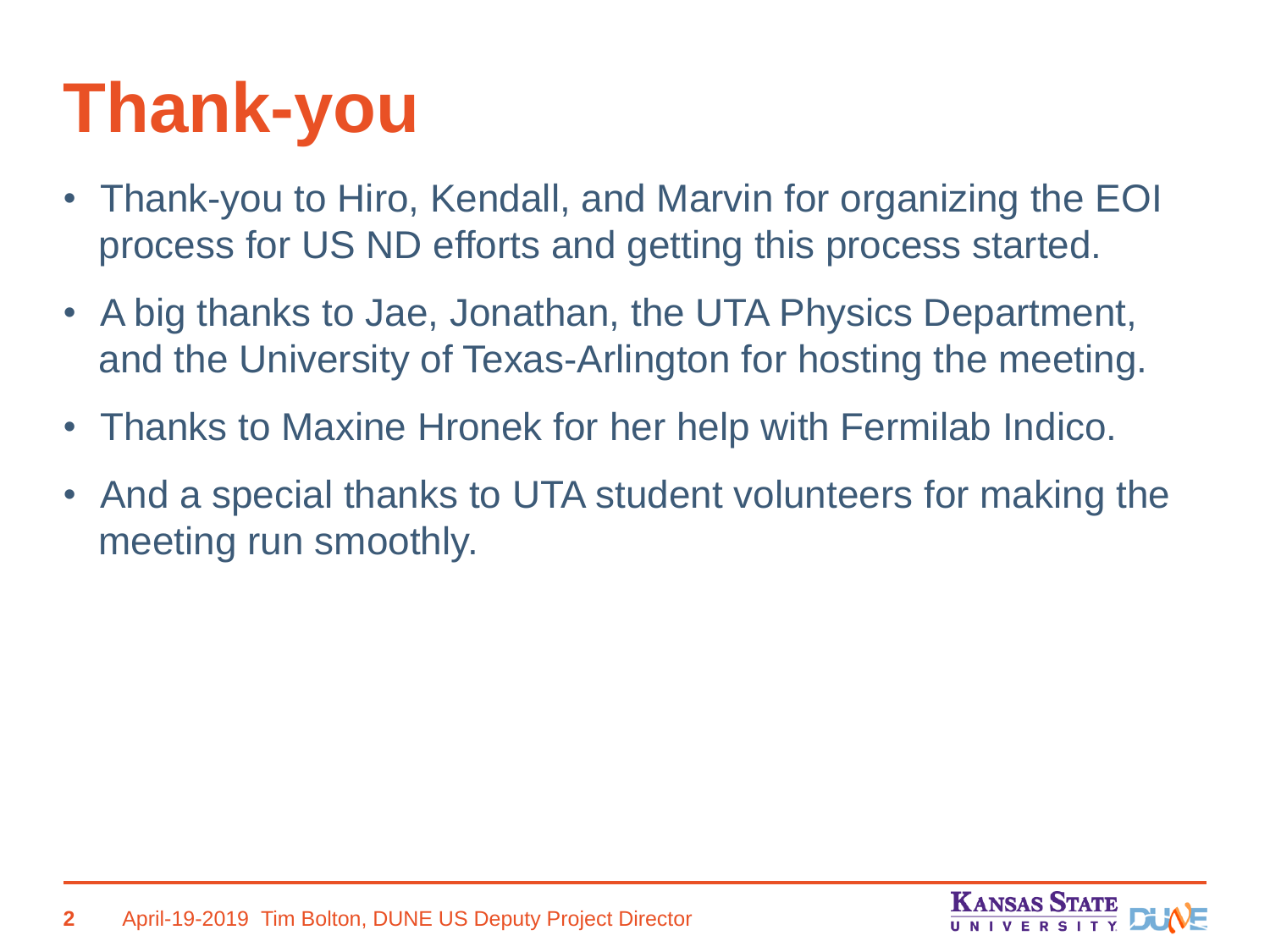#### **Management: we're really serious**

- We have activated the US DUNE WBS level 2 task for the Near Detector.
- We have asked Dan Dwyer of Lawrence Berkeley Lab to serve as the L2 manager for US Near Detector contributions, and we're happy to report that Dan has agreed to take on the job.
- Dan will organize the project (L3 elements , etc.) based on an initial model where we build out a US effort starting from US support for Argon Cube.
- Dan will need your help!
- DUNE Technical Coordination also anticipates bringing on a ND Project Engineer in the very near future.

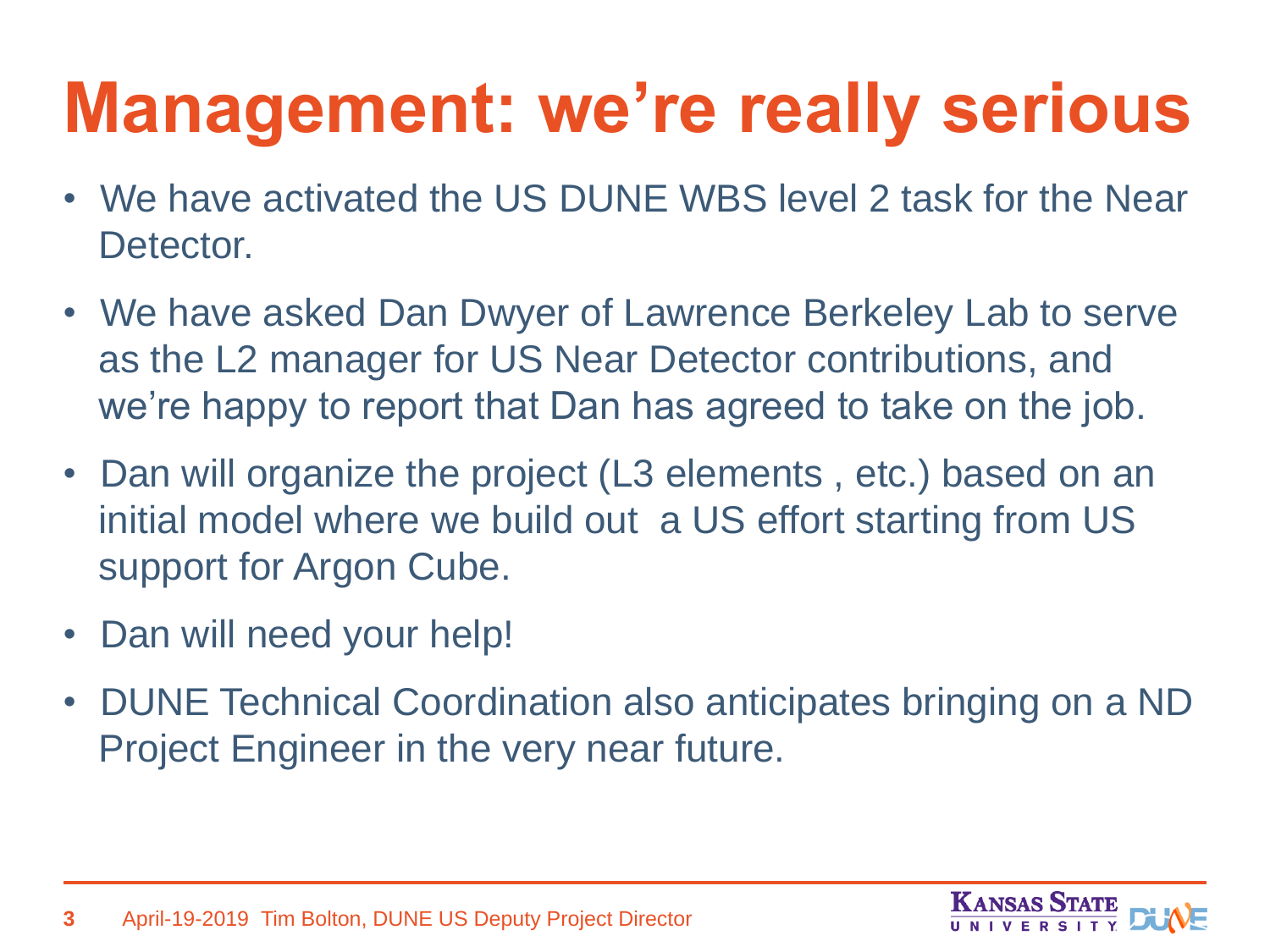## **Milestones (I)**

- April 18-19 UTA meeting: initial scope discussions.
	- How would each entire task, international and US, break into components?
	- What are realistic candidate US components?
	- How do they leverage international contributions?
	- What US groups are interested in contributing?
	- What are the capabilities of the groups?
	- What's missing from the US side?
	- What work over the summer needs to be done?
- We're hoping that all task groups leave UTA with at least a "plan for a plan".

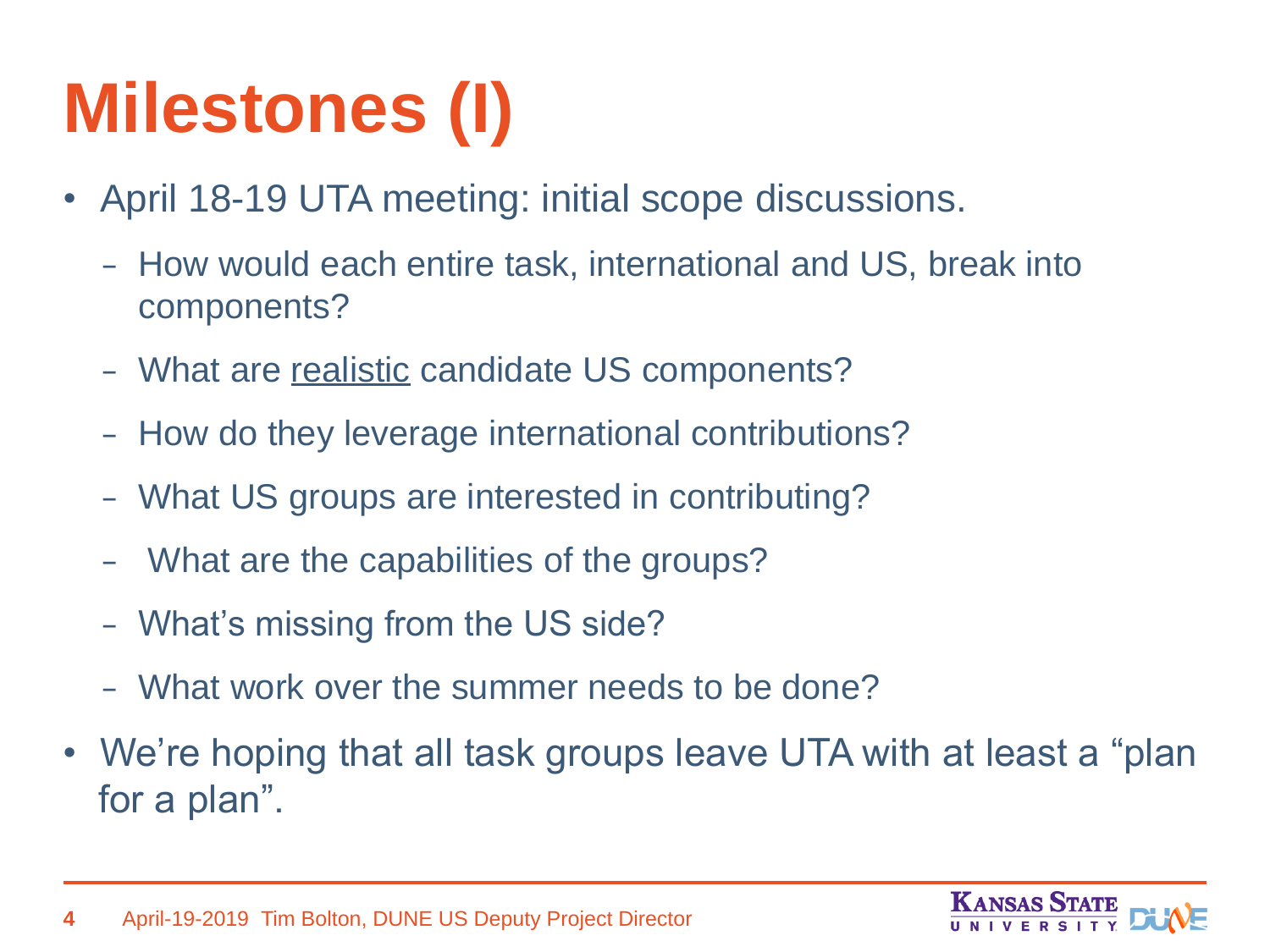#### **We're off to a good start**

- Interesting technical issues remain
	- ArCube: "the efficiency hole"; how to fill it? MCS? Module geometry? Why 1 kV/cm?
	- HPgArTPC: Is 5? 2? … bar possible? Field cage? Light detection?
	- 3DST-S: TPC elements? Interacting magnetic fields? Maintaining <1 ns timing through system.
	- PRISM: underselling potential of weakening model dependence?
- All tasks need more definitions
	- What are the parts?
	- What are the US parts?
	- Can the US groups execute the US parts at a technical level?
- Later: schedule, scope, costs,....